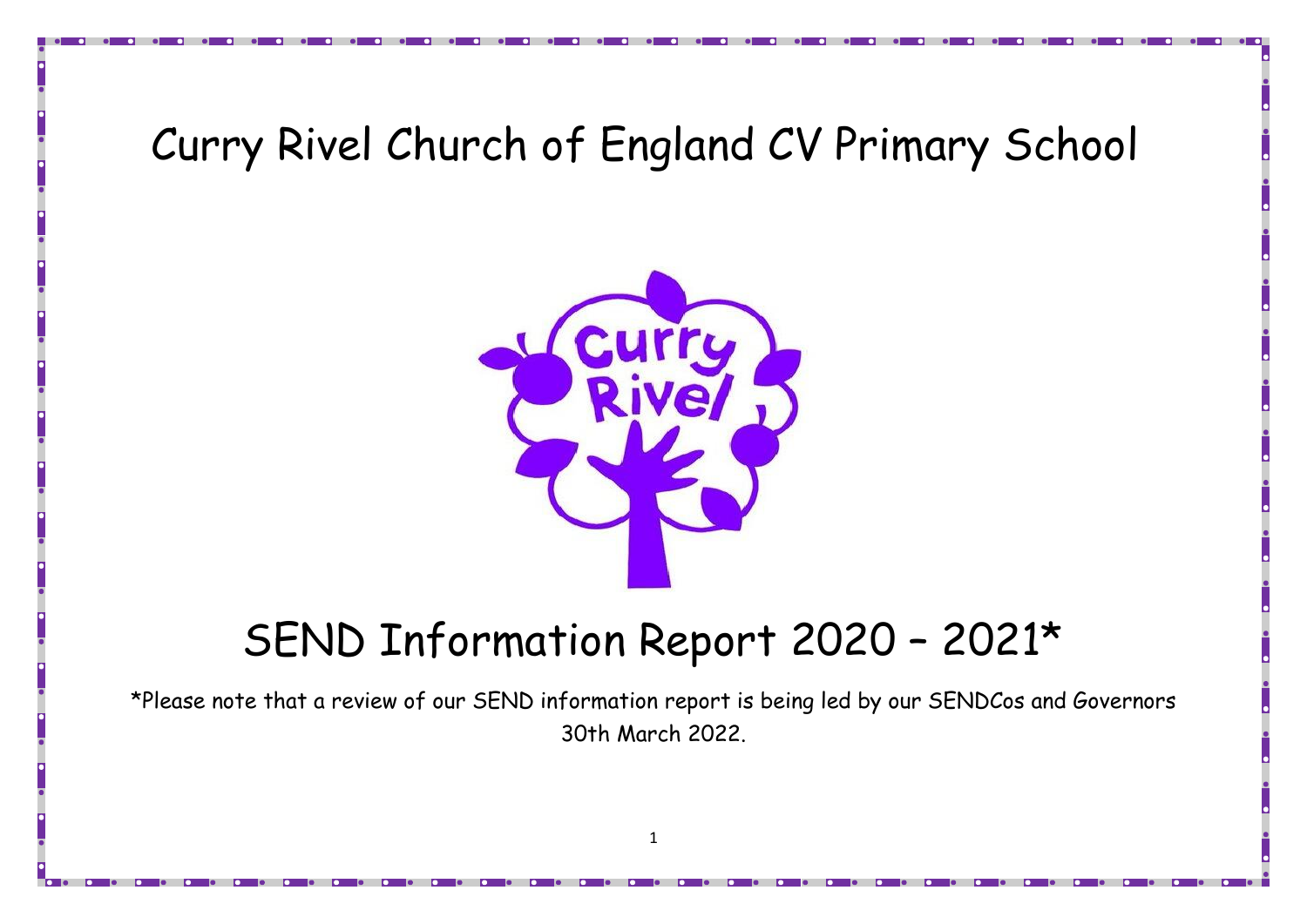## **Introduction**

At Curry Rivel Church of England CV Primary School, Special Educational Needs is regarded as a whole school responsibility. We believe that all children should be happy and supported to reach their full potential. We encourage all children to become confident and reflective individuals who are able to recognise their strengths and know how to independently use appropriate resources to support their learning.

We aim for the children at our school to grow into confident and independent individuals, living fulfilling lives; we want them to be fully prepared for adulthood.

Special Educational Needs is a **whole school** responsibility. The Governing Body, Head Teacher, SENDCo and all members of staff have important day-to-day responsibilities.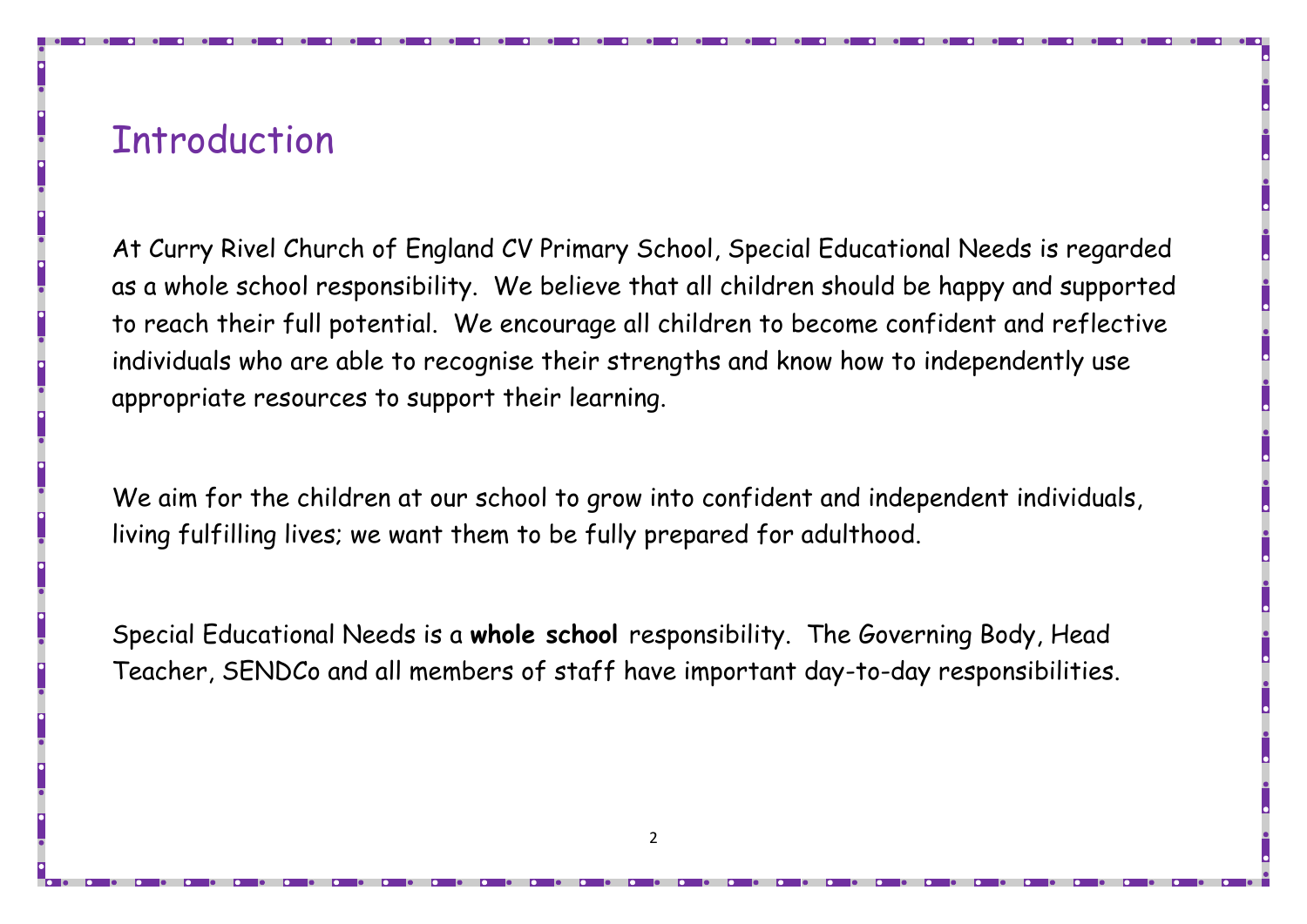### We aim to ensure that:

- Children with SEND, as far as possible, are educated in an inclusive environment alongside their peers to enable each pupil to reach their full potential
- We identify and assess children with SEND as early as possible using the Code of Practice (2014)
- We ensure that parents /carers and children are fully informed in the identification and assessment of SEND
- Children with learning difficulties are able to access a broad and balanced curriculum
- We keep up to date with current SEND good practice in order to ensure we are able to offer support and training to all staff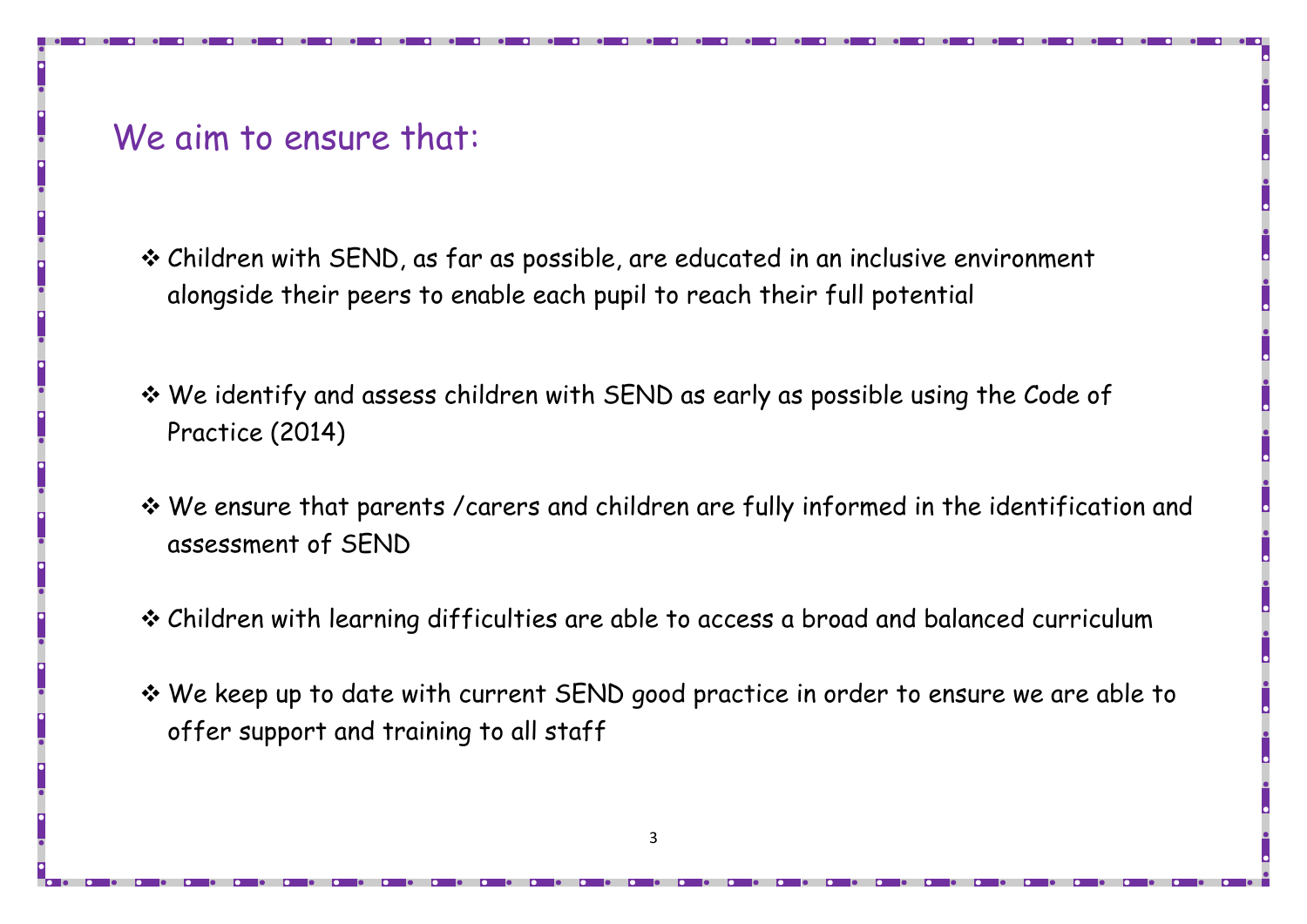### The Core Standards

Quality First Teaching (Wave 1) is the foundation of The Core Standards and all educational provision. The Core Standards details the entitlement of children and young people with Special Educational Needs and Disabilities in early years settings, school and further education in Somerset.

The five key aims of the Core Standards are:



<https://www.somersetchoices.org.uk/family/information-and-advice/core-standards-for-education/>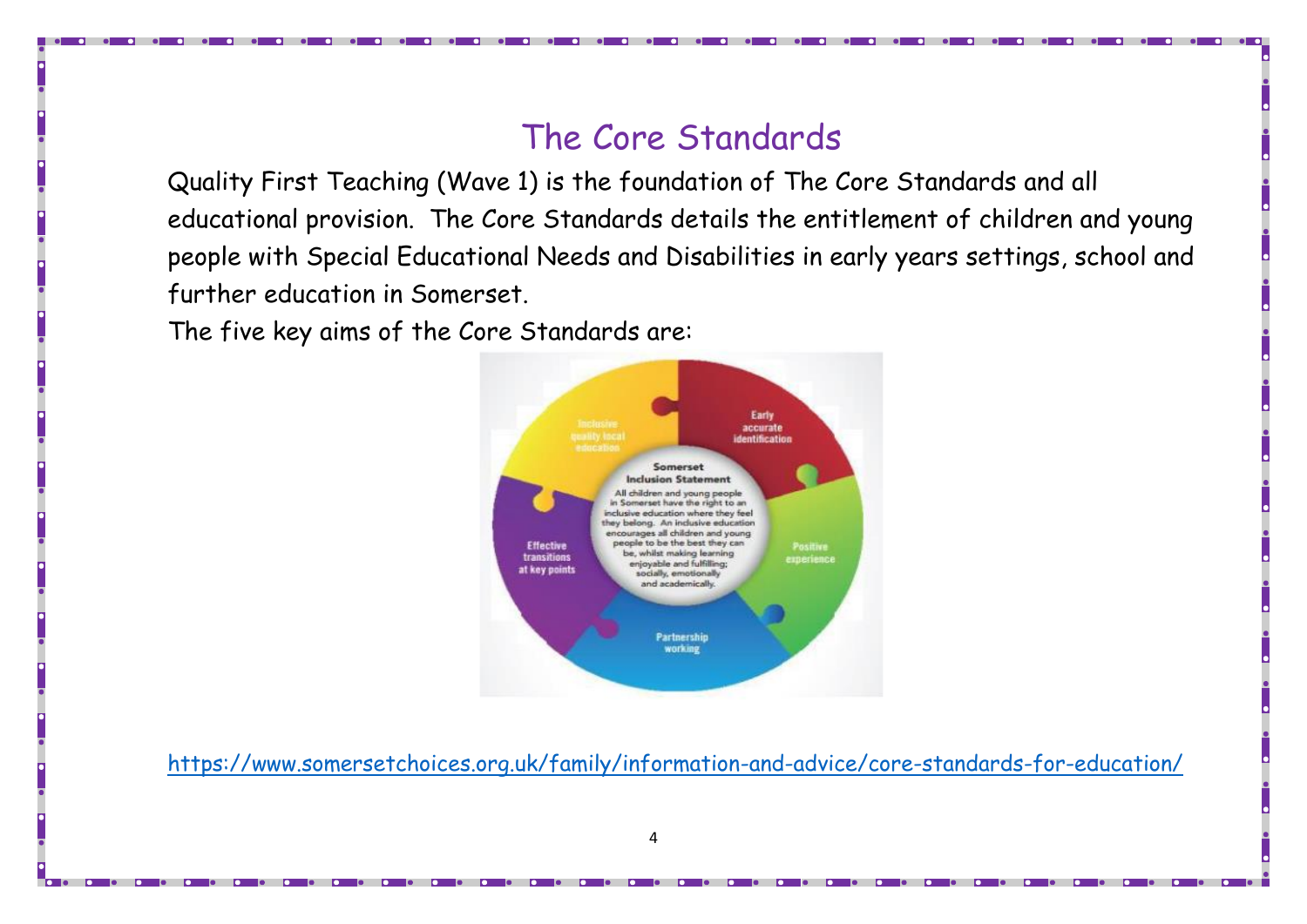#### Who is our Special Educational Needs Co-ordinator (SENDCo)?

Mrs Joanne Ward\*

(\*Since October 2021, covered by SENDCos Mrs Nic van Cole

and Mrs Lisa Waller)

#### How can you contact the SENDCo ?

[curryrivelprimary@educ.somerset.gov.uk](mailto:curryrivelprimary@educ.somerset.gov.uk)

[Sch.128@educ.somerset.gov.uk](mailto:Sch.128@educ.somerset.gov.uk)

[sencocurryrivel@educ.somerset.gov.uk](mailto:sencocurryrivel@educ.somerset.gov.uk)

Telephone: 01458 251404

Our SENDCo has the National Award for SEND Co-ordination and also attends local network meetings in order to keep up to date with local and national SEND requirements.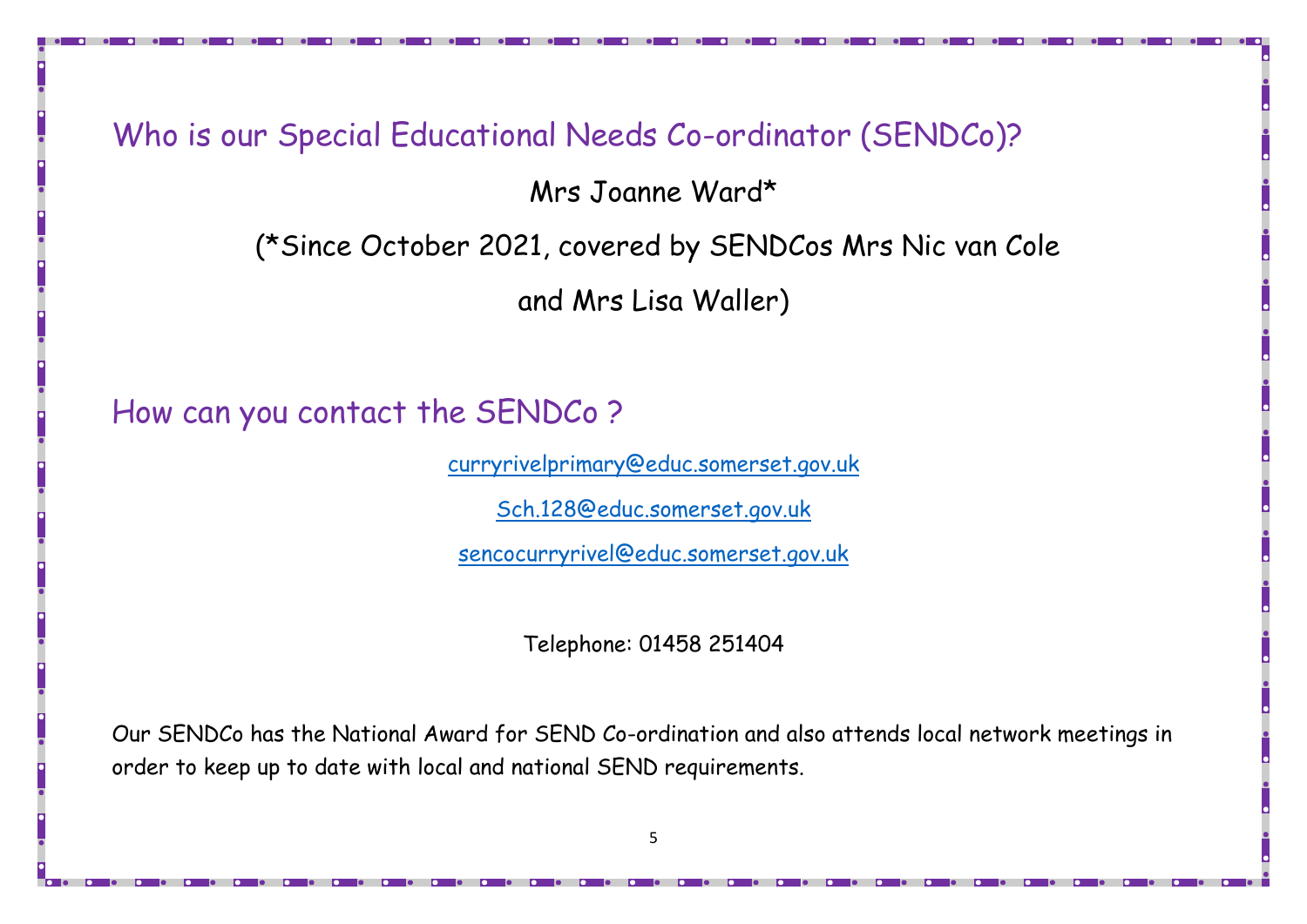Our SEND Governor is: Rev Scott Patterson

### What types of SEND do we support?

Children have special educational needs if they have:

*A learning difficulty or a disability which requires special educational provision to be made for them.*

Children have a learning difficulty or disability if they:

- *1. have a significantly greater difficulty in learning than the majority of their peer*
- *2. have a disability which prevents or hinders them from making use of educational facilities of a kind generally provided for children of the same age in schools within the local education authority*

#### SEND is divided into 4 types:

|                      | Children may have a delay or difficulty in one or more of the following areas:      |
|----------------------|-------------------------------------------------------------------------------------|
| <b>Communication</b> | Attention/Interaction skills: may have difficulties ignoring distractions. Need     |
| and                  | reminders to keep attention. May need regular prompts to stay on task. Difficulty   |
| Interaction          | attending whole class learning. May have peer relationship difficulties. May not be |
|                      | able to initiate or sustain a conversation.                                         |
|                      | Understanding/Receptive Language: may need visual support to understand or process  |
|                      | spoken language. May require assisted technology to help them communicate.          |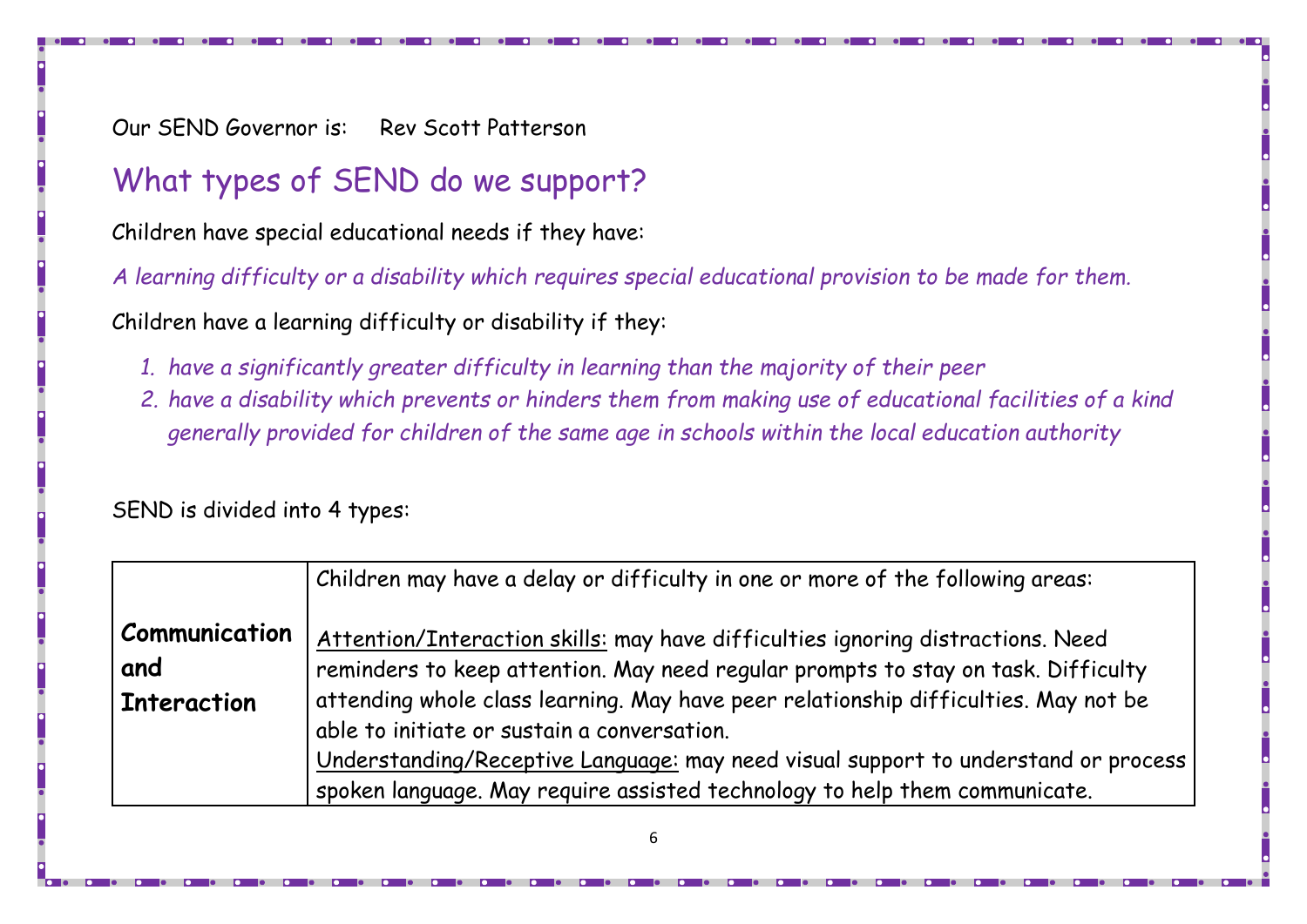|                | Frequent misunderstandings. Repetition of language and some basic language needs to<br>be used to aid their understanding. |
|----------------|----------------------------------------------------------------------------------------------------------------------------|
|                |                                                                                                                            |
|                | Speech/Expressive Language: may use simplified language and limited vocabulary.                                            |
|                | Ideas/conversations may be difficult to follow. Some immaturities in the speech and                                        |
|                | sound system. Delayed grammar/phonological awareness.                                                                      |
|                | Children may have difficulties with the skills needed for effective learning such as:                                      |
|                | Language, memory and reasoning skills                                                                                      |
|                | Sequencing and organisational skills                                                                                       |
|                | An understanding of number                                                                                                 |
| Cognition and  | Problem-solving and concept development skills                                                                             |
|                | Fine and gross motor skills, Independent learning skills                                                                   |
| learning       |                                                                                                                            |
|                | Exercising choice, decision making                                                                                         |
|                | Information processing                                                                                                     |
|                |                                                                                                                            |
|                | Children may have a specific learning disability such as dyslexia, dyscalculia,                                            |
|                | dyspraxia or dysgraphia                                                                                                    |
| Social, mental | May have difficulties with social and emotional development which may lead to or                                           |
| and Emotional  | stem from:                                                                                                                 |
|                | Social isolation                                                                                                           |
| Health         | <b>Behavioural difficulties</b>                                                                                            |
| (SEMH)         | Attention difficulties (ADHD)                                                                                              |
|                | Anxiety and depression                                                                                                     |

<u>is a proportion of the proportion of the proportion of the proportion of the proportion of the proportion of the proportion of the proportion of the proportion of the proportion of the proportion of the proportion of the </u>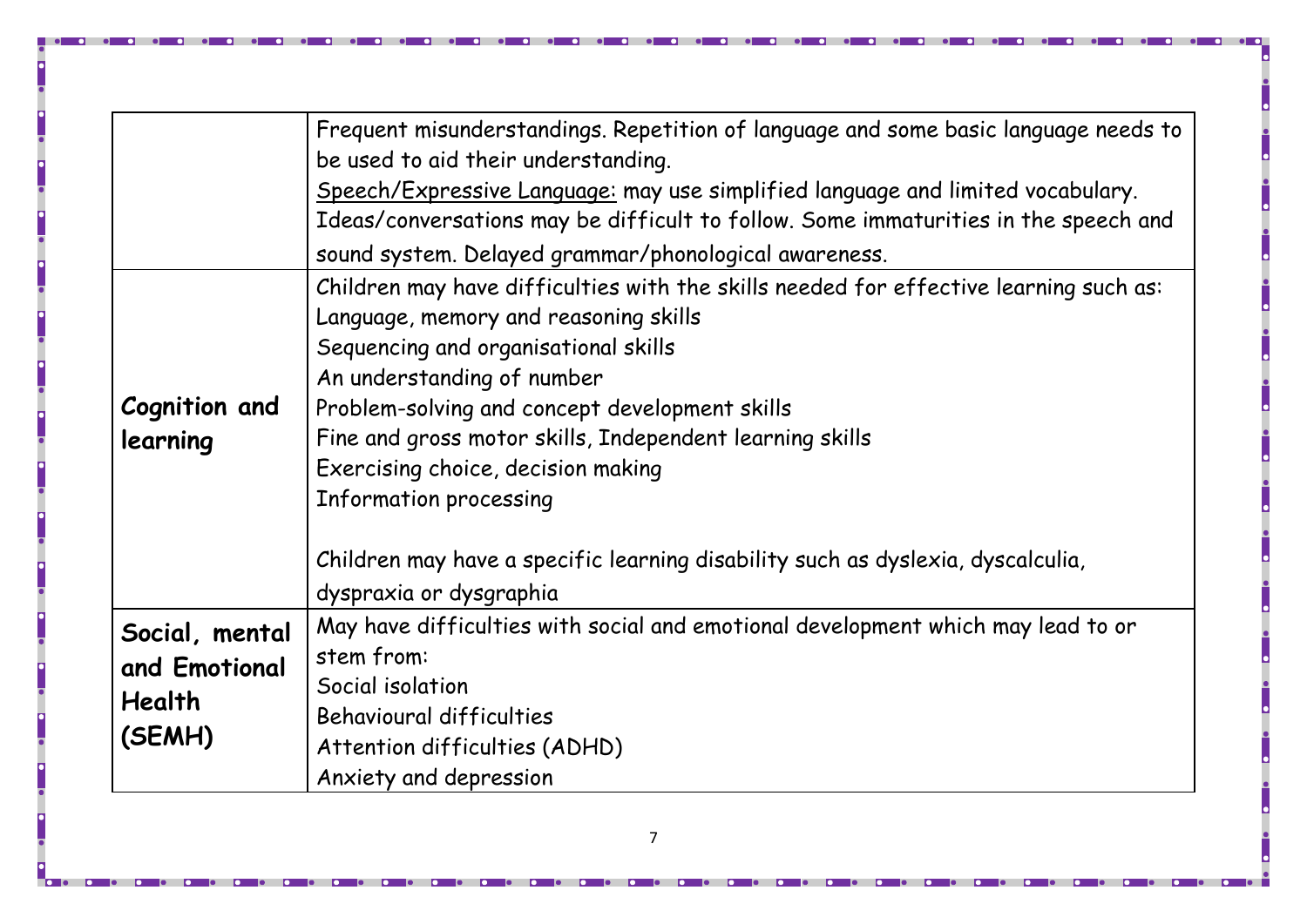|          | Attachment difficulties<br>Low self-esteem                                                      |
|----------|-------------------------------------------------------------------------------------------------|
|          | Issues with self-image                                                                          |
|          | These children may have a medical or genetic condition that could lead to difficulties<br>with: |
|          | Specific medical conditions                                                                     |
| Sensory  | Gross/fine motor skills                                                                         |
| and/or   | Visual/hearing impairment                                                                       |
| Physical | Accessing the curriculum without adaptation                                                     |
|          | Physically accessing the building or equipment                                                  |
|          | Over sensitivity to noise/smells/light/touch/taste                                              |
|          | Toileting/self-care                                                                             |

#### How do we identify and assess pupils with SEND?

We aim to identify a child's special educational need as early as possible.

SEND initial identification is achieved by:

- 1. Liaison between pre-school staff, SENDCo, parents and Area SENDCo
- 2. Liaison between the Foundation Stage Teacher and Nursery practitioners prior to school entry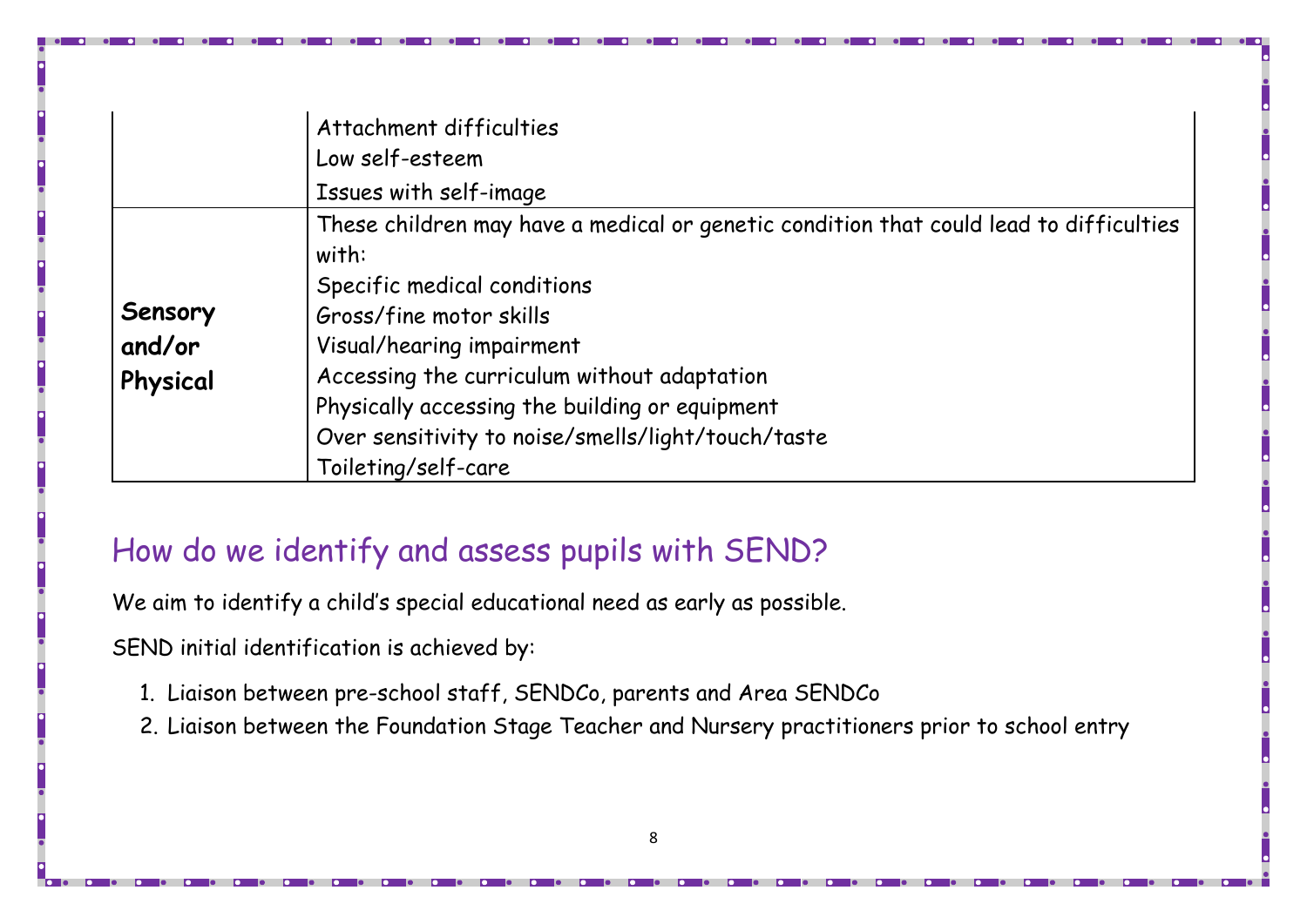- 3. School through teacher observations and assessments; screening, information from parents/carers, pupil progress meetings and SEND review meetings, APDR target setting and reviews
- 4. Times of transfer liaison between schools, transferring information between schools, visits between SENDCo's and/or teachers

#### How do we differentiate the curriculum for pupils with SEND?

All children at Curry Rivel School are entitled to a broad and balanced curriculum. In all classes, support may be given, when required, in small groups or on an individual basis. We endeavour, as much as possible, to provide this support within the class setting. The curriculum is differentiated to meet the needs of individual children with learning activities planned in different ways so that all children can access the learning objectives. Additional programmes and interventions may be required for some pupils. When this is the case, trained staff will deliver these interventions and programmes.

#### What is our approach to supporting pupils with SEND?

'Quality First Teaching' is the expectation in all classrooms. Provision for pupils with SEND follows this whole school approach which is a requirement of The Core Standards. The Core Standards identifies *all teachers are teachers of all SEND.* A cycle of assessment, planning, provision and reviewing takes account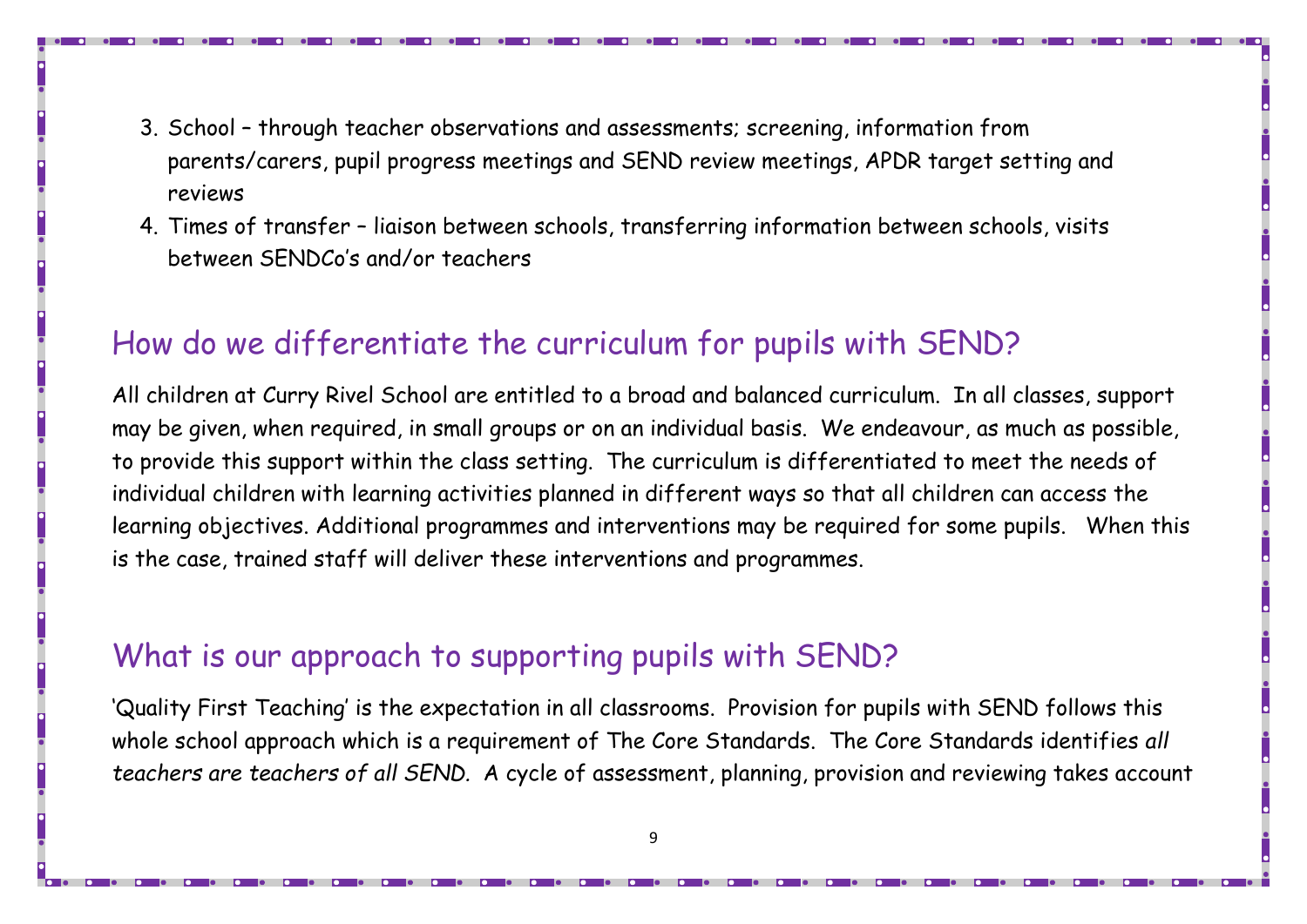of the wide range of abilities, skills and interest of our children. Pupils with SEND receive support that is additional to and different from that made for other pupils. All teachers have a responsibility to take account of pupils with SEND in their planning and assessment. They will provide support in which area(s) of SEND the pupil requires. All teachers will receive support and advice from the SENDCo and other agencies as required.

### How do we consult with parents of pupils with SEND and involve them in their child's education?

Parents are welcome to contact the school and make an appointment at any time to discuss any concerns they have about their child. We have two formal parent evenings during the year and a written report is provided at the end of each academic year for all pupils.

Parents of children receiving SEND support are welcome to contact the SENDCo to discuss any concerns they have. Appointments can be made via the school office or through an email to the SENDCo.

A SEND Annual Review will be held with parents, pupils, SENDCo and other relevant staff for pupils with High Needs (top up funding) and for pupils for whom the school is applying for additional funding. Pupils receiving 'SEN Support' provision will receive regular APDR (Assess, Plan, Do, Review) review meetings with the class teacher and/or SENDCo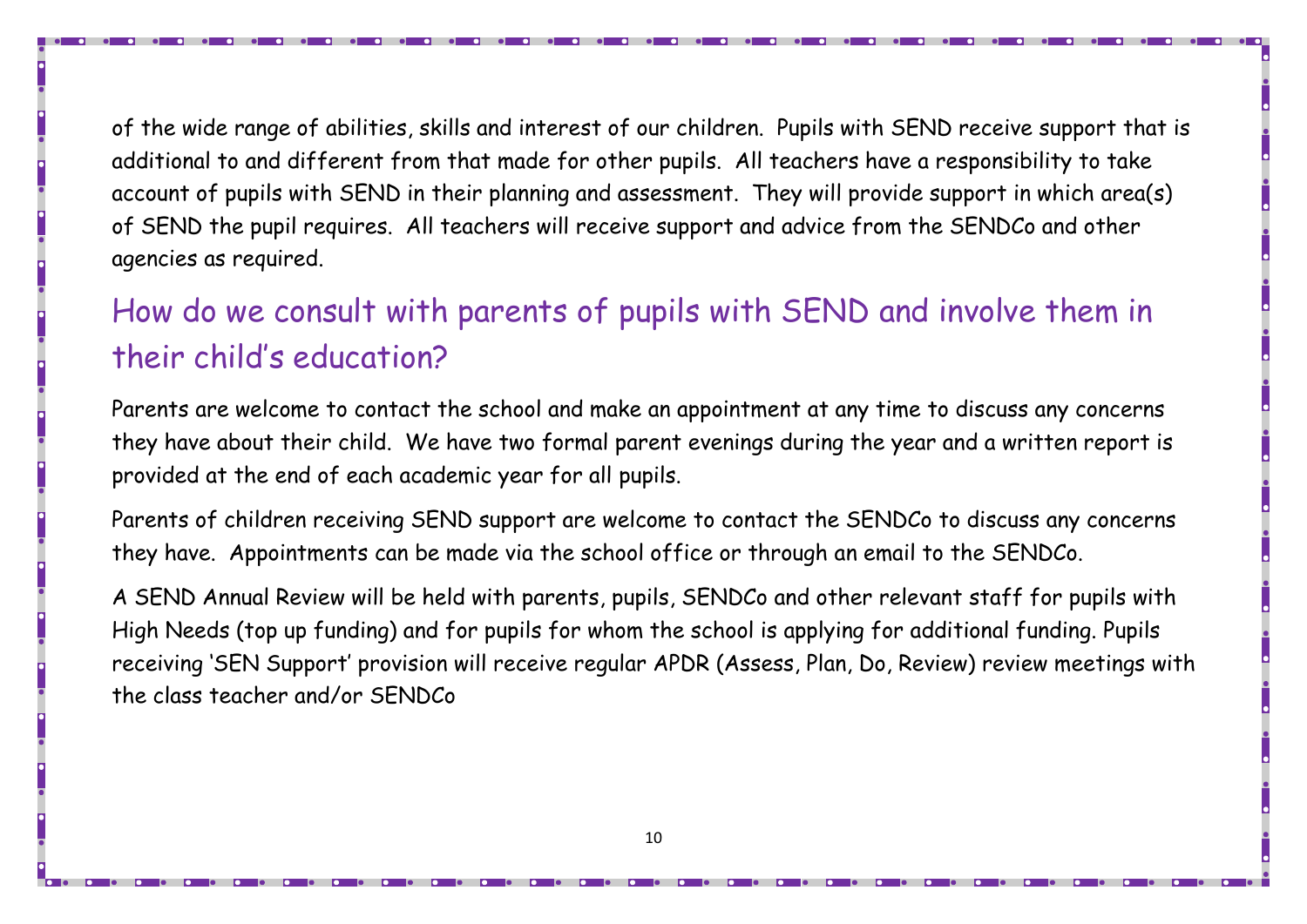## How do we consult with pupils with SEND and involve them in their education?

Pupils on our SEND register have an Individual Learning Profile and ADPR Plan. Targets are reviewed each half term. Pupils are encouraged to contribute to their SEND Review meetings.

## How do we support pupils at times of transition to different stages of education?

Links are maintained with our Pre-School setting. Prior to admission in our Reception class and SENDCo will liaise with the Pre-school SENDCo. They will attend any School Entry Planning Meetings. The SENDCo will endeavour to meet with new parents of SEND pupils prior to the start of the new school year. All teachers and teaching assistants will meet during the final weeks of the school year to discuss and transfer information about all pupils.

Links with our secondary school is well established so that information regarding SEND pupils is transferred to the receiving SENDCo and additional support and equipment can be put in place where necessary.

#### How will we work with outside agencies?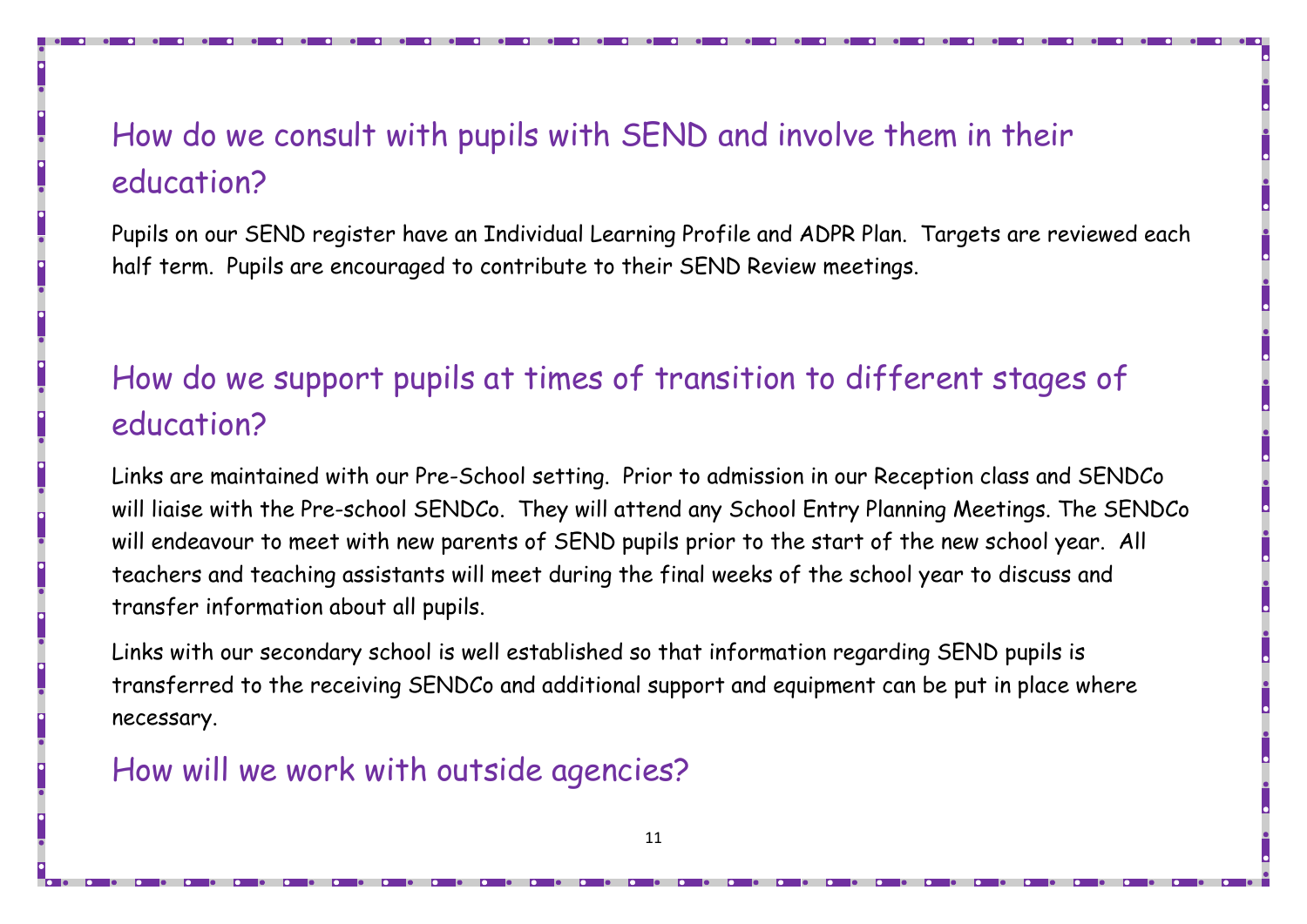In addition to links between schools we also work closely with the following services who provide specialist advice.

- Educational Psychologist
- Learning Support Services
- **Education Welfare Officer**
- PFSA (Parent and Family Support Advisor)
- Integrated Therapy Services; Physiotherapy, Speech & Language, Occupational Therapy

## How do we support pupils with SEND to improve their emotional and social wellbeing?

The Parent Family Support Advisor (PFSA) may become involved where parents request additional advice and support for developing skills to help them support their children at home. The Educational Psychologists are available to provide advice when appropriate. The Educational Psychologist may in asked to observe and assess pupils when necessary. On occasions, if it is felt appropriate, we may refer pupils to the Social, Emotional and Mental Health Support Service.

How do we involve other organisations in meeting the needs of pupils with SEND and supporting their families?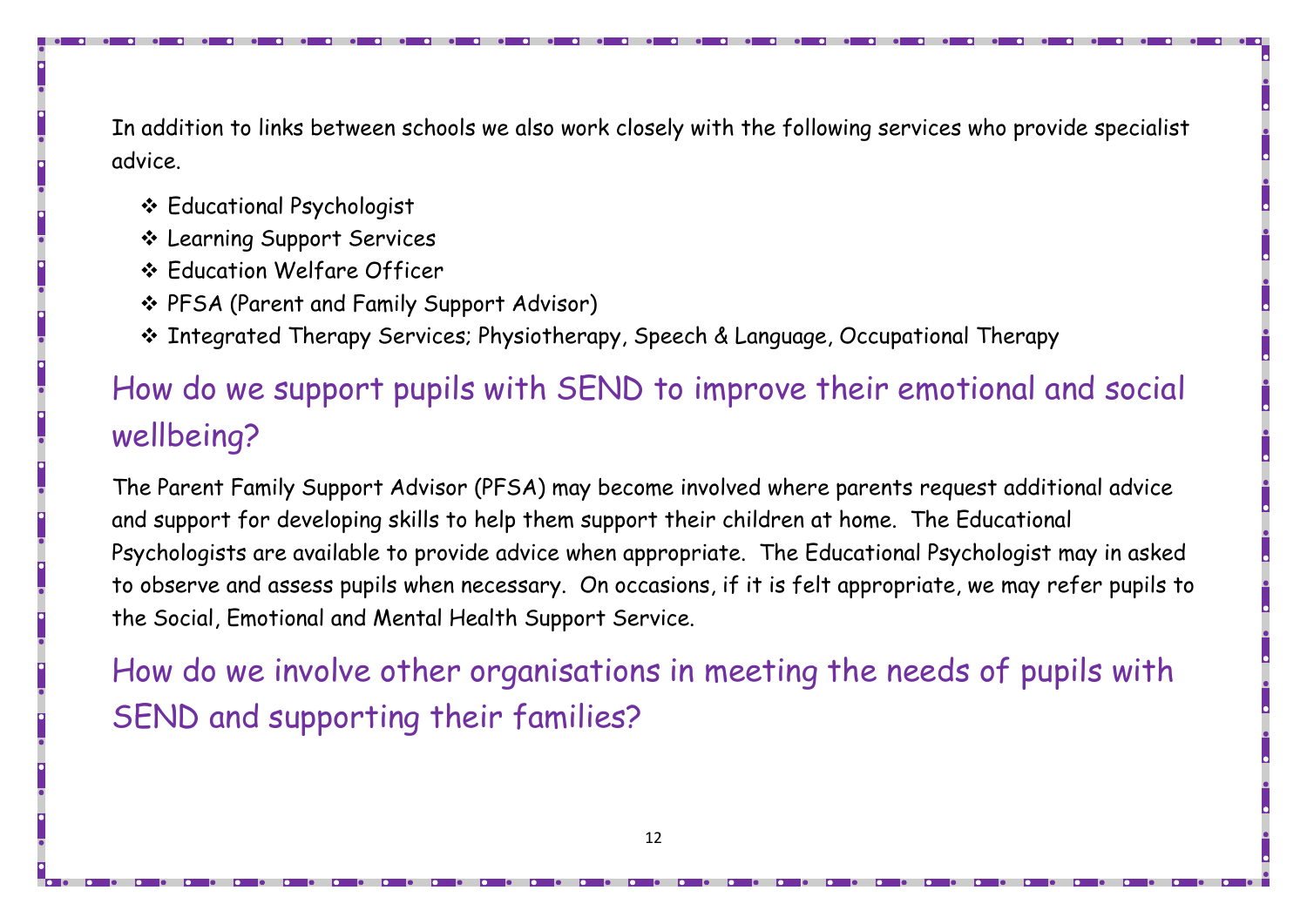It may be necessary for the school to contact other organisations to request advice and support. These organisations include:

- Children Social Care
- $\triangle$  **GPs and Paediatricians**
- **School Nurse**

#### How do we evaluate the effectiveness of our SEND provision?

As part of the cycle of 'assess, plan, do, review,' Individual Learning Profiles and ADPR Plans are regularly reviewed and updated with new targets. The SENDCo will meet regularly (at least half termly) with staff to review and discuss pupils with SEND. At this meeting, any concerns and progress will be discussed, targets set and reviewed as an on-going process within each class.

Interventions are monitored and evaluated at the end of each term during our reviews of pupil progress. The SENDCo also monitors lessons and interventions through observations.

How do we handle complaints from parents of SEND pupils?